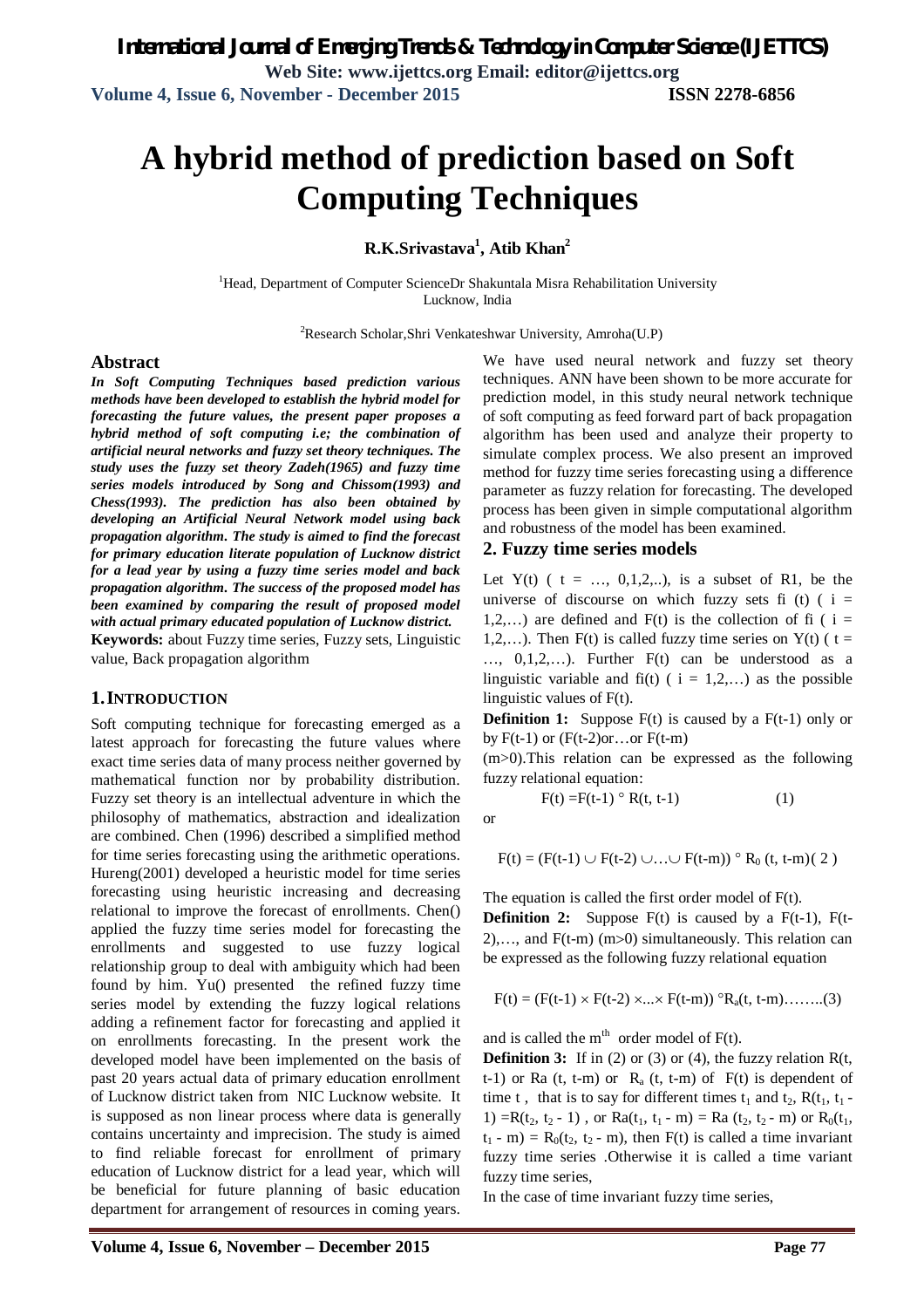### *International Journal of Emerging Trends & Technology in Computer Science (IJETTCS)* **Web Site: www.ijettcs.org Email: editor@ijettcs.org Volume 4, Issue 6, November - December 2015 ISSN 2278-6856**

 $R(t, t - 1) = R$ ,  $Ra (t, t - m) = Ra (m),$  $R_0(t, t - m) = R_0(m)$ 

In general at different times  $t_1$  and  $t_2$ ,  $R(t_1, t_1 - 1) \neq R(t_2, t_2)$ - 1), Ra (t<sub>1</sub>, t<sub>1</sub> - m)  $\neq$  Ra(t<sub>2</sub>, t<sub>2</sub> - m) and R°(t<sub>1</sub>, t<sub>1</sub> - m)  $\neq$  $R^{o}(t_{2}, t_{2} - m)$ . There are two reasons for this: first, the universes of discourse on which the fuzzy sets are defined may be different at different times: second the value of F(t) at different times may be different.

Depending upon the complexity of the system, fuzzy time series modeling for a forecast process may use type of relations  $R(t, t-1)$ ,  $R_a(t, t-m)$ ,  $R_o(t, t-m)$ . Several methods Dubois and Parde[1991] , Wu[1986] and Mamdani<sup>[1977]</sup> are available to determine these relations.

#### 4 **Primary education enrollment forecasting :**

#### **proposed model versus Chen's model**

Fuzzy time series model deals with situation where the data are linguistic values, in contrast to the conventional time series approaches that typically manipulate numerical data. If data are available in crisp form, it is to be fuzzified before the fuzzy time series methodology can be applied. Fuzzification process starts with defining the universe of discourse U, which contains the historical data and upon which the fuzzy sets are defined. The study deals with the enrollments of number of students of primary classes for the Lucknow district (India) in various years starting from 1993-94 to 2013-2014 with assumption that it includes some vagueness incurred due to statistical sampling.

The algorithm for application of fuzzy time series in enrolment of number of students of primary classes forecasting comprises of the following steps:

**Step**-1: Let  $D_{min}$  and  $D_{max}$  be minimum and maximum primary education enrollments. Based upon  $D_{min}$  and  $D_{max}$ , we define the universe of the discourse U as  $[D_{min}-D_1,$  $D_{\text{max}}+D_2$ ] ,where  $D_1$  and  $D_2$  are two proper positive numbers and accordingly, the universe of discourse

#### U= [280000, 520000].

Further the universe of discourse U is partitioned into six intervals of equal length as follows:

| $u_1 = [280000, 320000]$ | $u_2 = 1320000, 3600001$ |
|--------------------------|--------------------------|
| $u_3 = 1360000,4000001$  | $u_4 = [400000, 440000]$ |
| $u_5 = [440000, 480000]$ | $u_6 = [480000, 520000]$ |

**Step 2:** fuzzy sets  $A_1$ ,  $A_2$ ,  $A_3$ ,  $A_6$  on universe of discourse, having linguistic values as  $A_1$ = not good,  $A_2$ =not too good

 $A_3$ = satisfactory good  $A_4$ = good

 $A_5$ = fairly good  $A_6$ = very good

are to be defined .  $u_1, u_2, \ldots, u_6$  are chosen as elements of these fuzzy sets. The membership grades of  $u_1, u_2, \ldots, u_6$  to each  $A_i$  ( i=1,2,..., 6) will decide that how well each  $u_k$  $(k=1,2,...6)$  belong to  $u_i$ . We have determined the membership of each element in all the fuzzy sets Ai  $(i=$ 1,2,…6) and are expressed as:

> $A_1 = \{ u_1/1, u_2/0, u_3/0, u_4/0, u_5/0, u_6/0 \}$ A2={ $u_1$ /.5,  $u_2$ /1,  $u_3$ /.5,  $u_4$ /0,  $u_5$ /0,  $u_6$ /0} A3={ $u_1/0$ ,  $u_2/0.5$ ,  $u_3/1$ ,  $u_4/0.5$ ,  $u_5/0$ ,  $u_6/0$ } A4={ $u_1/0$ ,  $u_2/0$ ,  $u_3/0.5$ ,  $u_4/1$ ,  $u_5/0.5$ ,  $u_6/0$ } A5={ $u_1/0$ ,  $u_2/0$ ,  $u_3/0$ ,  $u_4/0.5$ ,  $u_5/0.1$ ,  $u_6/0.5$ } A6= { $u_1/0$ ,  $u_2/0$ ,  $u_3/0$ ,  $u_4/0$ ,  $u_5/0.5$ ,  $u_6/1$ }

 $u_i$  ( i= 1,2...6) is the element and the number below '/' is the membership of  $u_i$  to  $A_j$  ( j= 1,2,..6)

**Step** 3: Fuzzify the enrollment of number of students of primary classes data to find out the equivalent fuzzy set to each year's enrollments using the step- 2 .

**Step** 4: Fuzzy logical relationship of the primary education enrollments have been obtained from Table-1, where the fuzzy logical relationship  $A_{i1} \rightarrow A_k$  means: if the primary education enrollments of year  $j$  is  $A_j$  then that of year j+1 is  $A_k$ , where  $A_j$  is called the current state of primary education enrollments and  $A_k$  is called the next state of the primary education enrollments. The fuzzy logical relationship for primary education enrollments are derived as follows

| Proposed model        |                       |                       | Chen's model          |  |  |
|-----------------------|-----------------------|-----------------------|-----------------------|--|--|
| $A_1 \rightarrow A_1$ | $A_1 \rightarrow A_1$ | $A_1 \rightarrow A_1$ | $A_1 \rightarrow A_3$ |  |  |
| $A_1 \rightarrow A_1$ | $A_1 \rightarrow A_1$ | $A_2 \rightarrow A_1$ | $A_2 \rightarrow A_2$ |  |  |
| $A_1 \rightarrow A_1$ | $A_1 \rightarrow A_3$ | $A_3 \rightarrow A_4$ | $A_4 \rightarrow A_4$ |  |  |
| $A_2 \rightarrow A_1$ | $A_2 \rightarrow A_2$ | $A_4 \rightarrow A_5$ | $A_5 \rightarrow A_5$ |  |  |
| $A_2 \rightarrow A_2$ | $A_3 \rightarrow A_4$ | $A_5 \rightarrow A_6$ | $A_6 \rightarrow A_6$ |  |  |
| $A_4 \rightarrow A_4$ | $A_4 \rightarrow A_4$ |                       |                       |  |  |
| $A_4 \rightarrow A_4$ | $A_4 \rightarrow A_4$ |                       |                       |  |  |
| $A_4 \rightarrow A_5$ | $A_5 \rightarrow A_5$ |                       |                       |  |  |
| $A_5 \rightarrow A_6$ | $A_6 \rightarrow A_6$ |                       |                       |  |  |
|                       | $A_6 \rightarrow A_6$ |                       |                       |  |  |

**Step** 5: Based on the Fuzzy logical relationship, we derive the fuzzy logical relationship groups for primary education enrollments, which comes to be

The equivalent fuzzy set to each year's enrollments are shown in table-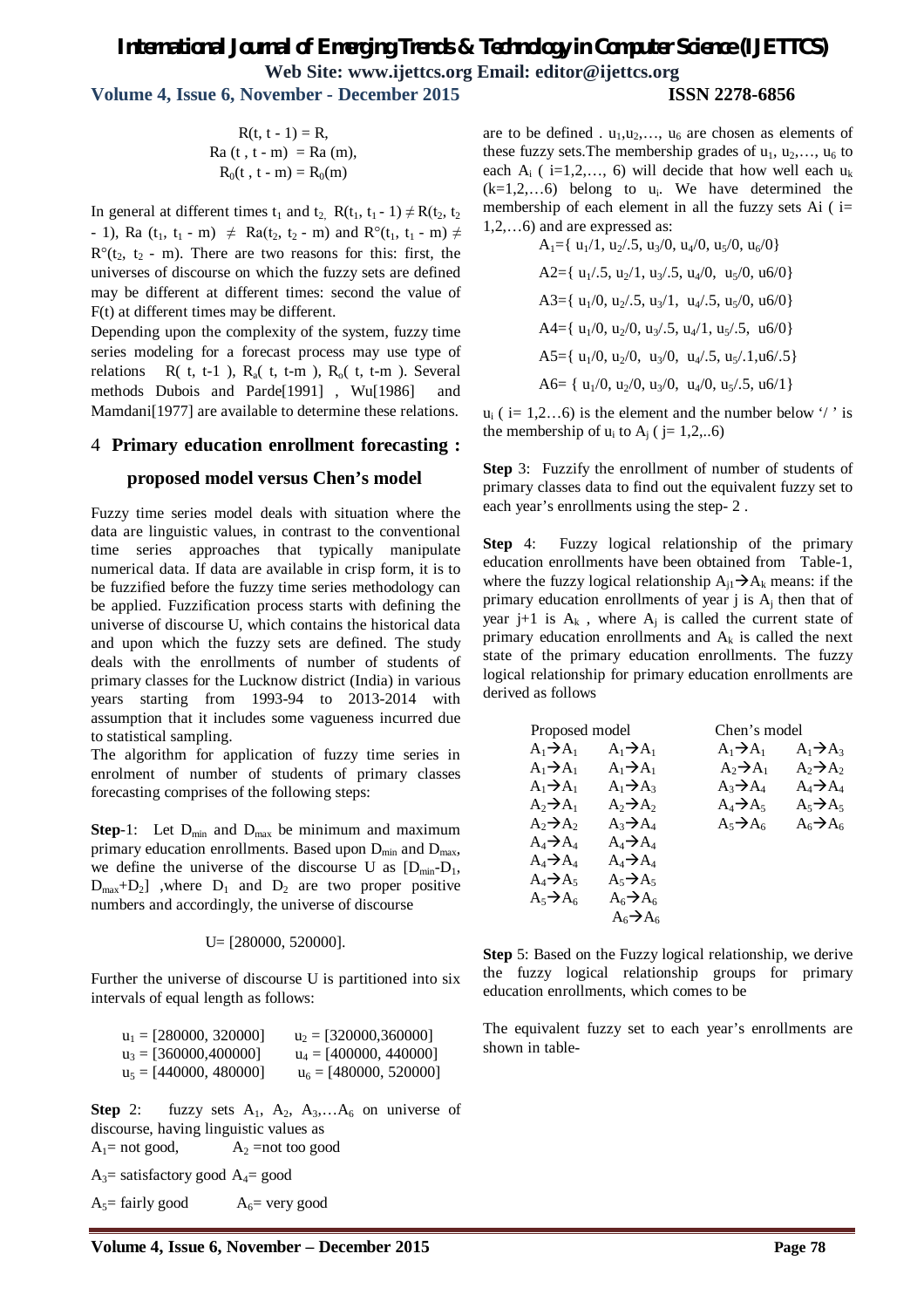**Volume 4, Issue 6, November - December 2015 ISSN 2278-6856**

|           | Table-1                  |                  |                  |                  |                  |                  |                  |                |
|-----------|--------------------------|------------------|------------------|------------------|------------------|------------------|------------------|----------------|
| Year      | <b>Actual Enrollment</b> | A <sub>1</sub>   | A <sub>2</sub>   | $A_3$            | $A_4$            | $A_5$            | $A_6$            | Fuzzified      |
|           | Primary Education        |                  |                  |                  |                  |                  |                  | Enrollment     |
|           |                          |                  |                  |                  |                  |                  |                  | Primary        |
|           |                          |                  |                  |                  |                  |                  |                  | Education      |
| 1993-94   | 320589                   | 0.5              | $\mathbf{1}$     | 0.5              | $\boldsymbol{0}$ | $\boldsymbol{0}$ | $\boldsymbol{0}$ | A <sub>2</sub> |
| 1994-95   | 335765                   | 0.5              | $\mathbf{1}$     | 0.5              | $\boldsymbol{0}$ | $\boldsymbol{0}$ | $\boldsymbol{0}$ | A <sub>2</sub> |
| 1995-96   | 345088                   | 0.5              | $\mathbf{1}$     | 0.5              | $\boldsymbol{0}$ | $\boldsymbol{0}$ | $\boldsymbol{0}$ | A <sub>2</sub> |
| 1996-97   | 289836                   | $\mathbf{1}$     | 0.5              | $\boldsymbol{0}$ | $\boldsymbol{0}$ | $\boldsymbol{0}$ | $\boldsymbol{0}$ | A <sub>1</sub> |
| 1997-98   | 289004                   | $\mathbf{1}$     | 0.5              | $\boldsymbol{0}$ | $\boldsymbol{0}$ | $\boldsymbol{0}$ | $\boldsymbol{0}$ | A <sub>1</sub> |
| 1998-99   | 287881                   | $\mathbf{1}$     | 0.5              | $\boldsymbol{0}$ | $\boldsymbol{0}$ | $\boldsymbol{0}$ | $\boldsymbol{0}$ | A <sub>1</sub> |
| 1999-2000 | 287881                   | $\mathbf{1}$     | 0.5              | $\boldsymbol{0}$ | $\boldsymbol{0}$ | $\boldsymbol{0}$ | $\boldsymbol{0}$ | A <sub>1</sub> |
| 2000-2001 | 301008                   | $\mathbf{1}$     | 0.5              | $\boldsymbol{0}$ | $\boldsymbol{0}$ | $\boldsymbol{0}$ | $\boldsymbol{0}$ | A <sub>1</sub> |
| 2001-2002 | 319959                   | $\mathbf{1}$     | 0.5              | $\boldsymbol{0}$ | $\boldsymbol{0}$ | $\boldsymbol{0}$ | $\boldsymbol{0}$ | A <sub>1</sub> |
| 2002-2003 | 387560                   | $\boldsymbol{0}$ | 0.5              | $\mathbf{1}$     | 0.5              | $\boldsymbol{0}$ | $\boldsymbol{0}$ | $A_3$          |
| 2003-2004 | 418595                   | $\boldsymbol{0}$ | $\boldsymbol{0}$ | 0.5              | $\mathbf{1}$     | 0.5              | $\boldsymbol{0}$ | $A_4$          |
| 2004-2005 | 426389                   | $\boldsymbol{0}$ | $\boldsymbol{0}$ | 0.5              | $\mathbf{1}$     | 0.5              | $\boldsymbol{0}$ | $A_4$          |
| 2005-2006 | 434856                   | $\boldsymbol{0}$ | $\boldsymbol{0}$ | 0.5              | $\mathbf{1}$     | 0.5              | $\boldsymbol{0}$ | $A_4$          |
| 2006-2007 | 430699                   | $\boldsymbol{0}$ | $\boldsymbol{0}$ | 0.5              | $\mathbf{1}$     | 0.5              | $\boldsymbol{0}$ | $A_4$          |
| 2007-2008 | 439583                   | $\boldsymbol{0}$ | $\boldsymbol{0}$ | 0.5              | $\mathbf{1}$     | 0.5              | $\boldsymbol{0}$ | $A_4$          |
| 2008-2009 | 488425                   | $\boldsymbol{0}$ | $\boldsymbol{0}$ | $\boldsymbol{0}$ | 0.5              | $\mathbf{1}$     | 0.5              | A <sub>5</sub> |
| 2009-2010 | 474351                   | $\boldsymbol{0}$ | $\boldsymbol{0}$ | $\boldsymbol{0}$ | 0.5              | $\mathbf{1}$     | 0.5              | $A_5$          |
| 2010-2011 | 505301                   | $\boldsymbol{0}$ | $\boldsymbol{0}$ | $\boldsymbol{0}$ | $\boldsymbol{0}$ | 0.5              | $\mathbf{1}$     | $A_6$          |
| 2011-2012 | 510899                   | $\boldsymbol{0}$ | $\boldsymbol{0}$ | $\boldsymbol{0}$ | $\boldsymbol{0}$ | 0.5              | $\mathbf{1}$     | $A_6$          |
| 2012-2013 | 512182                   | $\boldsymbol{0}$ | $\boldsymbol{0}$ | $\boldsymbol{0}$ | $\boldsymbol{0}$ | 0.5              | $\mathbf{1}$     | $A_6$          |

Proposed model Chen's model

Group-6:  $A_6 \rightarrow A_6$ ,  $A_6$  Group-6:  $A_6 \rightarrow A_6$ 

| Group-1: $A_1 \rightarrow A_1$ , $A_3$ , $A_1$ ,<br>$A_1, A_1, A_1$ | Group-1: $A_1 \rightarrow A_1$ , $A_3$ |
|---------------------------------------------------------------------|----------------------------------------|
| Group-2: $A_2 \rightarrow A_1$ , $A_2$ , $A_2$                      | Group-2: $A_2 \rightarrow A_1$ , $A_2$ |
| Group-3: $A_3 \rightarrow A_4$                                      | Group-3: $A_3 \rightarrow A_4$         |
| Group-4: $A_4 \rightarrow A_4$ , $A_4$ , $A_4$ ,<br>A4, A5          | Group-4: $A_4 \rightarrow A_4$ , $A_5$ |
| Group-5: $A_5 \rightarrow A_5$ , $A_6$                              | Group-5: $A_5 \rightarrow A_5$ , $A_6$ |

**Step 6:** Primary education enrollment forecast from the computed fuzzified primary education enrollment is carried by following rules:

(1) If the fuzzified enrollment of the year i is  $A_j$ , and there is only one fuzzy logical relationship in the fuzzy logical relationship groups as  $A_i \square A_k$ , where  $A_i$  and  $A_k$  are fuzzy sets and the maximum membership value of  $A_k$  occurs at interval  $u_k$ , and the midpoint of  $u_k$  is  $m_k$ , then the forecasted enrollment of year i+1 is  $m_k$ .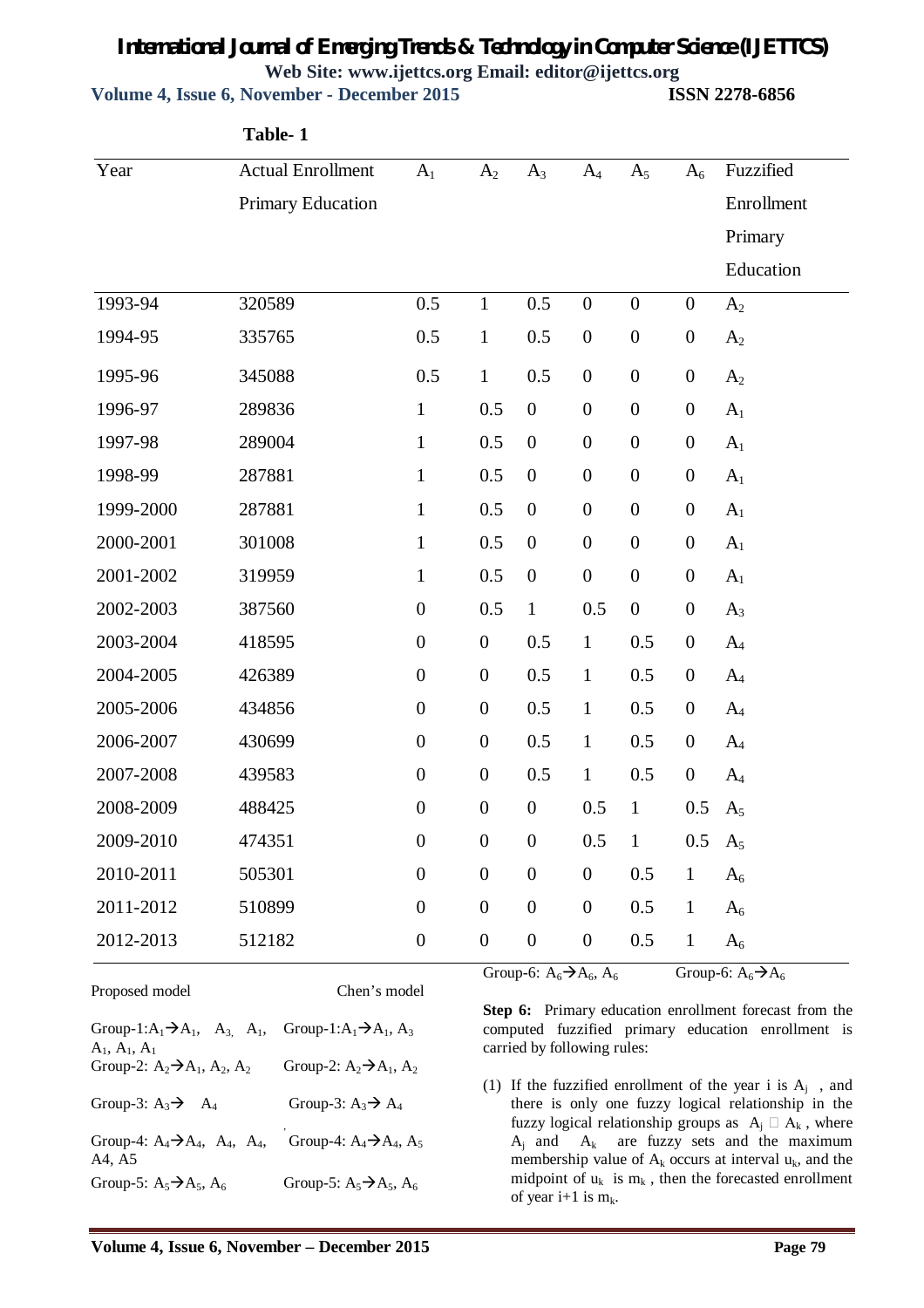### **Volume 4, Issue 6, November - December 2015 ISSN 2278-6856**

(2) If the fuzzified enrollment of the year i is  $A_j$ , and there are several fuzzy logical relationships are defined in logical relationship groups such as:  $A_i \rightarrow A_{k1}$ ,  $A_i \rightarrow A_{k2}$ ,  $A_i \rightarrow A_{kp}$ 

Where  $A_j$ ,  $A_{k1}$ ,  $A_{k2}$ , ...  $A_{kp}$  are fuzzy sets, and whose elements posses the maximum membership values at intervals  $u_1, u_2, \ldots u_p$ , respectively. If the midpoints of  $u_1$ ,  $u_2, \ldots u_p$  are  $m_1, m_2, \ldots m_p$  respectively, then the forecasted enrollment for year i+1 is  $(\Sigma_{x=1}^p m_x)/p$ 

(3) If the fuzzified enrollment of a year i is  $A_j$ , and no logical relationship is found in logical reationship groups , whose current state of primary education enrollments is  $A_j$ , where the maximum membership value of  $A_j$  occurs at interval  $u_j$ , and the midpoint of  $u_j$ is  $m_j$ , then the forecasted enrollment of year  $i+1$  is mj .

 Based on the above rules, the forecasted primary education enrollment for various years has been calculated for both: Chen's and proposed model are given against the actual enrollment in the

#### **Table-2**

| Year     | Actual                | Forecasted   | Forecasted    |
|----------|-----------------------|--------------|---------------|
|          | Enrollment<br>Primary | enrollment   | enrollment by |
|          | classes               | by           | implementing  |
|          |                       | implementing | proposed      |
|          |                       | Chen's model | model         |
| 1993-94  | 320589                | 320000       | 326666        |
| 1994-95  | 335765                | 320000       | 326666        |
| 1995-96  | 345088                | 320000       | 326666        |
| 1996-97  | 289836                | 340000       | 313333        |
| 1997-98  | 289004                | 340000       | 313333        |
| 1998-99  | 287881                | 340000       | 313333        |
| 1999-    | 287881                | 340000       | 313333        |
| 2000     |                       |              |               |
| 2000-    | 301008                | 340000       | 313333        |
| 2001     |                       |              |               |
| $2001 -$ | 319959                | 340000       | 313333        |
| 2002     |                       |              |               |
| 2002-    | 387560                | 420000       | 420000        |
| 2003     |                       |              |               |
| 2003-    | 418595                | 440000       | 428000        |
| 2004     |                       |              |               |
| 2004-    | 426389                | 440000       | 428000        |

| 2005     |        |        |        |
|----------|--------|--------|--------|
| $2005 -$ | 434856 | 440000 | 428000 |
| 2006     |        |        |        |
| $2006 -$ | 430699 | 440000 | 428000 |
| 2007     |        |        |        |
| 2007-    | 439583 | 440000 | 428000 |
| 2008     |        |        |        |
| 2008-    | 488425 | 480000 | 480000 |
| 2009     |        |        |        |
| 2009-    | 474351 | 480000 | 480000 |
| 2010     |        |        |        |
| $2010-$  | 505301 | 500000 | 500000 |
| 2011     |        |        |        |
| $2011 -$ | 510899 | 500000 | 500000 |
| 2012     |        |        |        |
| 2012-    | 512182 | 500000 | 500000 |
| 2013     |        |        |        |



In time series forecasting, the forecasting accuracy of a model is commonly measured in terms of mean square error (MSE) or in terms of percentage error. Lower the mean square error or average percentage error, better the forecasting method.

Mean square error =  $\sum_{i=1}^{n}$  (actual value<sub>*i*</sub> – forecasted value<sub>*i*</sub>)<sup>2</sup> *n* and forecasting error as Forecasting error(in%) = (forecasted – actual value)  $\times$  100 actual value

Average forecasting error  $(in\%) = sum$  of forecasting error numbers of errors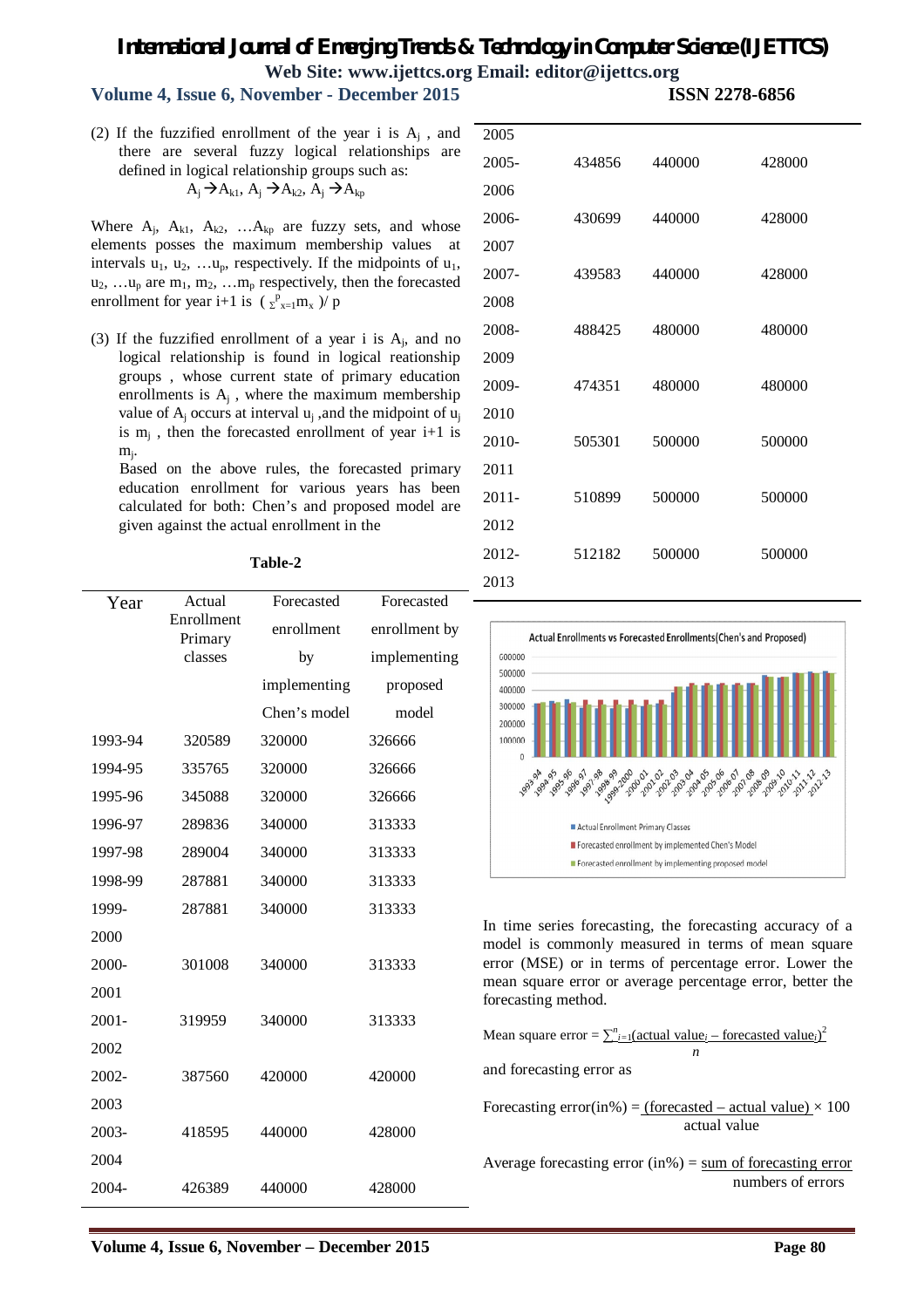### **Volume 4, Issue 6, November - December 2015 ISSN 2278-6856**

In comparison of accuracy in forecasted values of our proposed model with other model, the mean square error and average forecasted error have been computed and compared with other method in Table-3.

**Table-3** Comparison of MSE and Average Error:

| Model      | <b>Chen's Model Proposed</b> |           |
|------------|------------------------------|-----------|
|            |                              | Model     |
| <b>MSE</b> | 777860940                    | 241227955 |
| Average    | 4.6124                       | 1.507     |
| Percentage |                              |           |
| Error      |                              |           |





comparative study of MSE and percentage forecasted error shown in table-3 proves that the prediction by proposed method is having more accuracy than the Chen's model. The MSE and percentage average forecasted error of different developed model are measure of accuracy of predicting methods. The forecast average error is 1.507% in proposed model and 4.624% in Chen's model whereas MSE of proposed model is 241227955 and Chen's model is 777860940, so the MSE obtained in Chen's model is much higher than our proposed model which shows superiority and robustness of the proposed model over Chen's model since the values of the error in proposed model is reducing.

### **4. Prediction through Artificial Neural Network**

Back Propagation through time is a powerful tool of artificial neural network with application to many areas as pattern recognition, dynamic modeling and nonlinear systems. Back propagation algorithm(BPA) provides an efficient way to calculate the gradient of the error function using chain rule of differentiation. The error after initial computation in the forward pass is propagated backward from the output units, layer by layer. BPA, a generalized Delta rule is commonly used algorithm for supervised training of multi layer feed forward artificial neural network. In supervised learning, we try to adapt an artificial network so that the actual outputs  $(Y)$  come close to some target outputs(Y) for a training set, which contains T patterns. The goal is to adapt the parameters of network so that it performs well for pattern from outside the training set.

#### **4.1 Back propagation Algorithm ( B P A )**

Let the training set be  $\{x(k),d(k)\}\big|_{k=1}^{N}$  , Where  $x(k)$  is the input pattern vector to the network and d(k) is the desired output vector for the input pattern  $x(k)$ . The output of the j<sup>th</sup> output unit is denoted by y<sub>j</sub>, connections weights from the  $i<sup>th</sup>$  unit in one layer to the  $j<sup>th</sup>$  unit in the layer above are denoted by wij. If m be the no. of output units and  $dj(k)$  is the desired output from the  $j<sup>th</sup>$  output unit whose actual output in response to the  $k<sup>th</sup>$  input exempler  $x(k)$  is  $y<sub>j</sub>$ , for j=1,2,3,……..,m. The sum of squares of the error over the entire output unit for this  $k<sup>th</sup>$  exampler by

$$
E(k)=(1/2)\sum_{j=1}^{m} [y_j(k)-dj(k)]^2
$$

Error  $E(k)$  is affected by the output from unit j at the output layer and is determined by

$$
\frac{\partial E(k)}{\partial y_j} = y_j - d_j
$$

a) The net input to output layer is of the form

$$
Sj = \sum_i y_i^{(1)} w_{ij} \theta_j
$$

Where  $y_i^{(1)}$  is the output from the i<sup>th</sup> unit in the first layer below the output layer,  $w_{ij}$  is connection weight multiplying  $y_i^{(1)}$  and  $\theta_j$  is the threshold of unit j. The negative of threshold is defined to be the bias. BPA has been applied to develop ANN model of a lead year by two methods.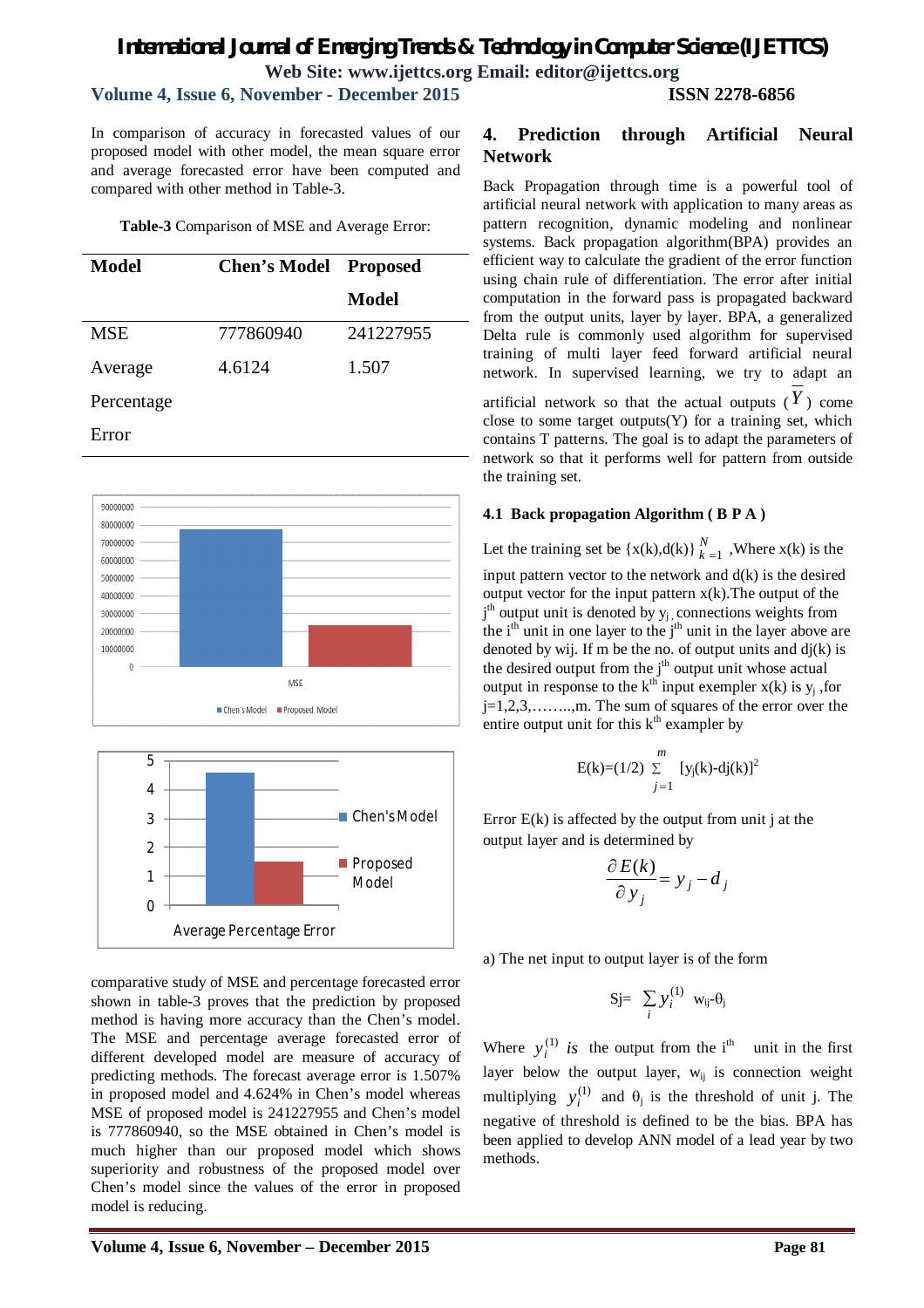**Volume 4, Issue 6, November - December 2015** 

#### **4.2 ANN based method:**

In this method, the number of enrollment of primary education obtained from forecasted data by the method of fuzzy time series, have been used for the training in the development process of the ANN model and forecasted enrollment obtained through fuzzy time series have also been used as desired output for validation of developed model outside the training set. The model have been developed for forecast based on different training sets and validation the steps adopted as :

**Step1**: Fuzzy output primary education enrollment of year 1993-94 to 2007-2008 as input set and fuzzy output of 2008-2009 as desired output.

**Step2**: Fuzzy output primary education enrollment of year 1993-94 to 2008-2009 as input set and fuzzy output of 2009-2010 as desired output.

**Step3**: Fuzzy output primary education enrollment of year 1993-94 to 2009-2010 as input set and fuzzy output of 2010-2011 as desired output.

**Step4**: Fuzzy output primary education enrollment of year 1993-94 to 2010-2011 as input set and fuzzy output of 2011-2012 as desired output.

**Step5**: Fuzzy output primary education enrollment of year 1993-94 to 2011-2012 as input set and fuzzy output of 2012-2013 as desired output.

The algorithm has been implemented through C programming language, considering two hidden layers and computations have been made by various iterations levels like: 300 & 500. Out of these, the best suitable forecasted values have been obtained by model with 500 iterations. The results so obtained has been illustrated in Table

| ı<br>anı |
|----------|
|----------|

| Year      | <b>Forecasted</b>        | <b>Forecasted</b> |
|-----------|--------------------------|-------------------|
|           | enrollment by            | enrollment by     |
|           | implementing             | implementing      |
|           | proposed model of        | <b>ANN</b> model  |
|           | <b>Fuzzy Time Series</b> |                   |
| 1993-1994 | 326666                   |                   |
| 1994-1995 | 326666                   |                   |
| 1995-1996 | 326666                   |                   |
| 1996-1997 | 313333                   |                   |
| 1997-1998 | 313333                   |                   |
| 1998-1999 | 313333                   |                   |
| 1999-2000 | 313333                   |                   |
|           |                          |                   |

| 2000-2001 | 313333 |           |
|-----------|--------|-----------|
| 2001-2002 | 313333 |           |
| 2002-2003 | 420000 |           |
| 2003-2004 | 428000 |           |
| 2004-2005 | 428000 |           |
| 2005-2006 | 428000 |           |
| 2006-2007 | 428000 |           |
| 2007-2008 | 428000 |           |
| 2008-2009 | 480000 | 498425.84 |
| 2009-2010 | 480000 | 487423.39 |
| 2010-2011 | 500000 | 498965.36 |
| 2011-2012 | 500000 | 509327.94 |
| 2012-2013 | 500000 | 514865.05 |

### **5. Result & Conclusion:**

The proposed neuro fuzzy method has been implemented to have prediction for the primary education enrollment of Lucknow district (INDIA). Unlike the enrollment of university, the primary education enrollment is affected by various parameters. Further as per historical experiences the primary education enrollment of Lucknow district is not governed by any deterministic process as its primary education enrollment is highly unpredictive. Future academic sessions prediction is of much use to the district primary education department. We have considered the indirect relation of various parameters for time series data and presume that their relations are time invariant in view of primary education enrollment. The motivation of the study is that the primary education enrollment data are collected through various sampling techniques involving the vagueness. Further the primary education enrollment forecast has also been obtained through ANN using Back propagation algorithm. A comparison of forecasted primary education enrollments obtained through these models has been compared in table-5.

| 'able |  |
|-------|--|
|-------|--|

| Year  | Actual    | Forecasted Forecasted Forecasted          |        |               |
|-------|-----------|-------------------------------------------|--------|---------------|
|       | primary   | by Chen's by                              |        | by artificial |
|       | education | fuzzy time proposed                       |        | neural        |
|       |           | enrollment series modelfuzzy time network |        |               |
|       |           |                                           | series | <b>BPA</b>    |
|       |           |                                           | model  |               |
| 2008- | 488425    | 480000                                    | 480000 | 498425.84     |
| 2009  |           |                                           |        |               |
| 2009- | 474351    | 480000                                    | 480000 | 487423.39     |
| 2010  |           |                                           |        |               |